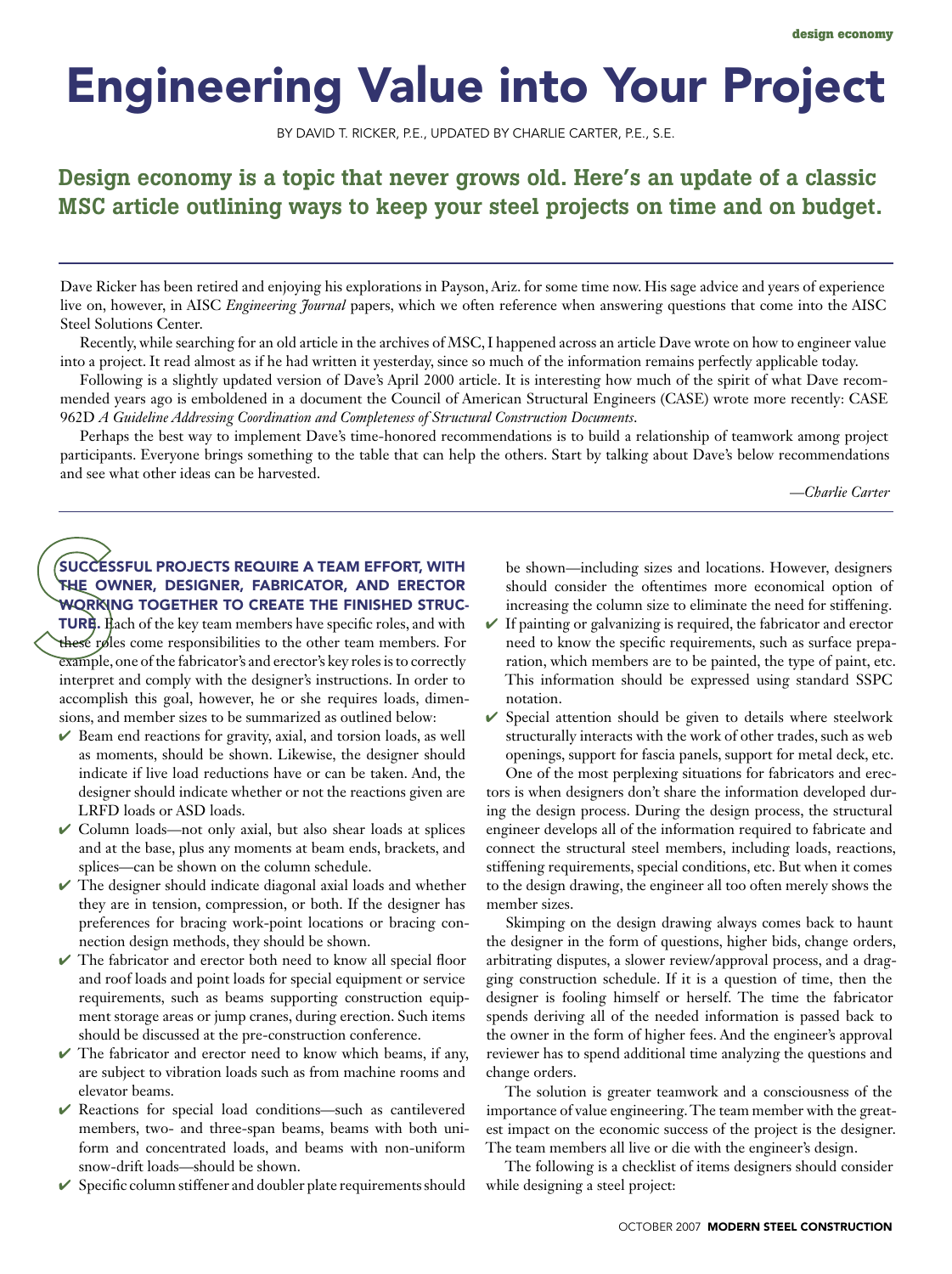Capitalize on steel's strengths. Steel offers good weight-to-strength ratio, efficiency of pre-assembly, speed of delivery and erection, strength in three directions, and ease of modification/renovation.

Keep current on the cost and availability of the various steel products. A steel fabricator can supply basic steel prices and guidance if any of the non-usual grades of steel applicable to a given product should be considered (see Figure 1 and the related information in Part 2 of the 13th Edition AISC *Steel Construction Manual*). A designer also should be aware of where the money is

spent on steel construction: approximately 30% on material, 30% on shop costs, 30% on erection, and 10% of other items such as shop drawings, painting, and shipping. Labor is more than 60%!

Consider using partial composite design of floor beams—something in the range of 50% to 75%. Full composite design is often inefficient and uneconomical. The cost of one shear stud in place equals the cost of approximately 10 lb of steel. Unless this ratio can be attained, the addition of more studs will prove uneconomical.



## Take advantage of live-load reductions if governing codes permit.

Select optimum bay sizes. An exhaustive study by John Ruddy, P.E., formerly of Structural Affiliates International in Nashville and now with AISC (AISC *Engineering Journal*, Vol. 20, No. 3, 1983), indicated that a rectangular bay with a length-to-width ratio of approximately 1.25 to 1.50 was the most efficient. The filler members should span in the long direction with the girder beams in the short direction (see Figure 2).

Tailor the surface preparation and the painting requirements to the project conditions. Do not overdo or under-do the coating requirements. An extensive examination of a multitude of aged structures with steel frames indicates that the presence or absence of a shop primer is immaterial as long as the structural steel is kept dry (see the AISC *Specification* Commentary Chapter M). These same studies indicate that shop primer alone affords very little protection if a structure develops a serious leak.

In recent years, the trend has gone toward not painting. There are many side benefits to be gained by the omission of paint: no masking around bolt holes, better adhesion for concrete and/or fire proofing, easier weldability, ease of inspection, ease of making field repairs/alterations, etc. If shop painting is necessary, bear in mind that a shop coat is by definition a temporary coat—usually serving less than six months in duration. As such, there is little justification that the coat be perfect (i.e., of uniform thickness with no drips, runs, or sags).

Show all necessary loads on the design drawing to avoid costly overdesign of connections or—worse yet under-design. The designer who provides a complete design will find that the subsequent review and approval process of shop drawings will be much quicker and more positive.

Make sure the general contractor or construction manager indicates who is responsible for any "gray areas" such as loose lintels, masonry anchors, elevator sill angles, elevator sheave beams, fastenings for precast concrete spandrel beams, etc. Unless the responsibility is specifically delegated, it is likely that the cost of these items will be included in the bids of multiple contractors, which means the owner will pay more than once for the same article.

Don't require the steel subcontrac-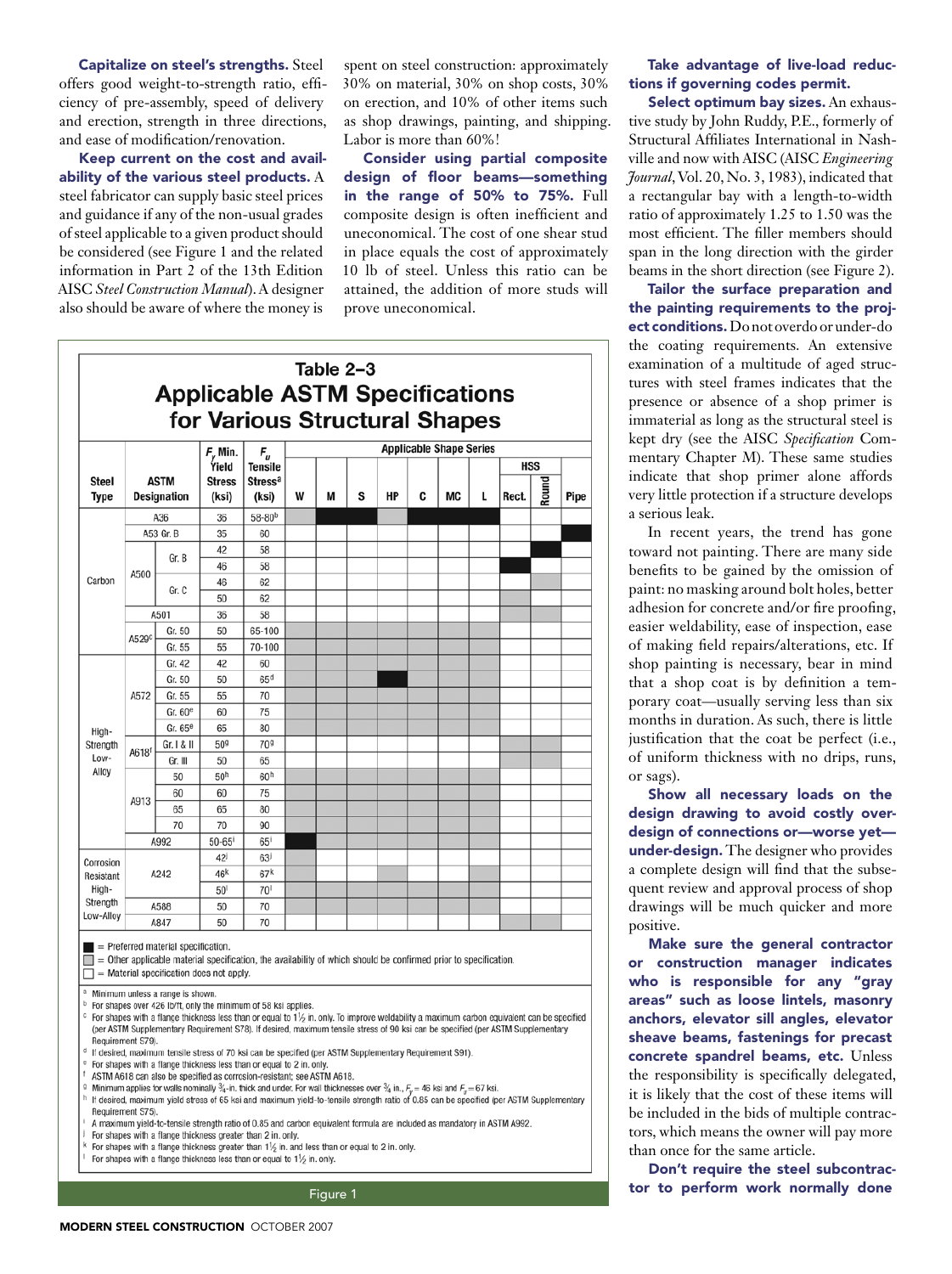by other trades, such as installing masonry anchors, ceiling hangers, toilet partition supports, window wall supports, etc. Information required to perform this work is often slow to develop, resulting in needless delay to the fabricator. The most efficient steel jobs are those on which the fabricator and erector are allowed to concentrate on the steel frame while unencumbered by the intricacies pertinent to other trades. This reduces coordination requirements and allows the steel framework to be turned over to the other trades in far less time than would otherwise be possible.

Consider the use of cantilevered rafters and purlins to save weight on roof design (see Figure 3).

Do not design for minimum weight alone. The savings in material cost will often be negated by the need for more members, more connections, and more costly shop work and field erection.

Excessively stringent mill, fabrication, and erection tolerances beyond state-of-the-art construction practices will reduce the number of bidders and raise the cost of the project. ASTM A6 tolerances and those established by AWS and AISC have served the industry well for many years and should be adhered to except under extraordinary circumstances where some special condition dictates a more strict treatment.

Design the proper type of high-strength bolt value. The correct application of each type (snug-tightened, pretensioned, and slip-critical) is well documented in the current AISC and RCSC specifications. Do not specify "slip-critical" bolt values for the purpose of obtaining an extra factor of safety. The trend in recent years is toward the use of snug-tightened bolts and bearing values.

Allow the use of tension control (twist-off) high-strength **bolts.** These bolts are as reliable as other methods of pretensioned installation and save labor costs in both shop and field.

Where possible, specify fillet welds rather than groove welds. Groove welds are more costly because of the joint preparation required and the generally greater volume of weld (see Figure 4).

Use single-pass welds where possible. This involves keeping fillet welds to a maximum of 5⁄16 in.

Favor the horizontal and flat welding positions. These welds are easier and quicker to make, and are generally of high quality (see Figure 5).

Don't specify more weld than is necessary. Over-welding creates excessive heat, which may contribute to warping and shrinkage of the members resulting in costly straightening expense.

Grant the fabricator the option of eliminating some column splices. The cost of one column splice equals the cost of approximately 500 lb of A992 steel. However, the fabricator should study the situation carefully before deciding to omit the column splice, as the resulting column may be too long for safe erection. Multi-tier columns should be designed to have splices every two or four floors. Three-floor columns are to be avoided due to erection difficulties. The higher up in a tall building, the less desirable it is to use four-floor columns due to higher wind speed and difficulties in guying.

Avoid designing column splices at mid-story height. These are often too high for the erector to reach without rigging a float or scaffold. If the splice can be located no higher than 5 ft above the tops of the steel beams, it saves the expense of the extra rigging and still will be in a region of the column where bending forces are relatively low (see Figure 6).

Except where dictated by seismic considerations, do not design column splices to "develop the full bending strength of the governing column size." Seldom is the splice located at









October 2007MODERN STEEL CONSTRUCTION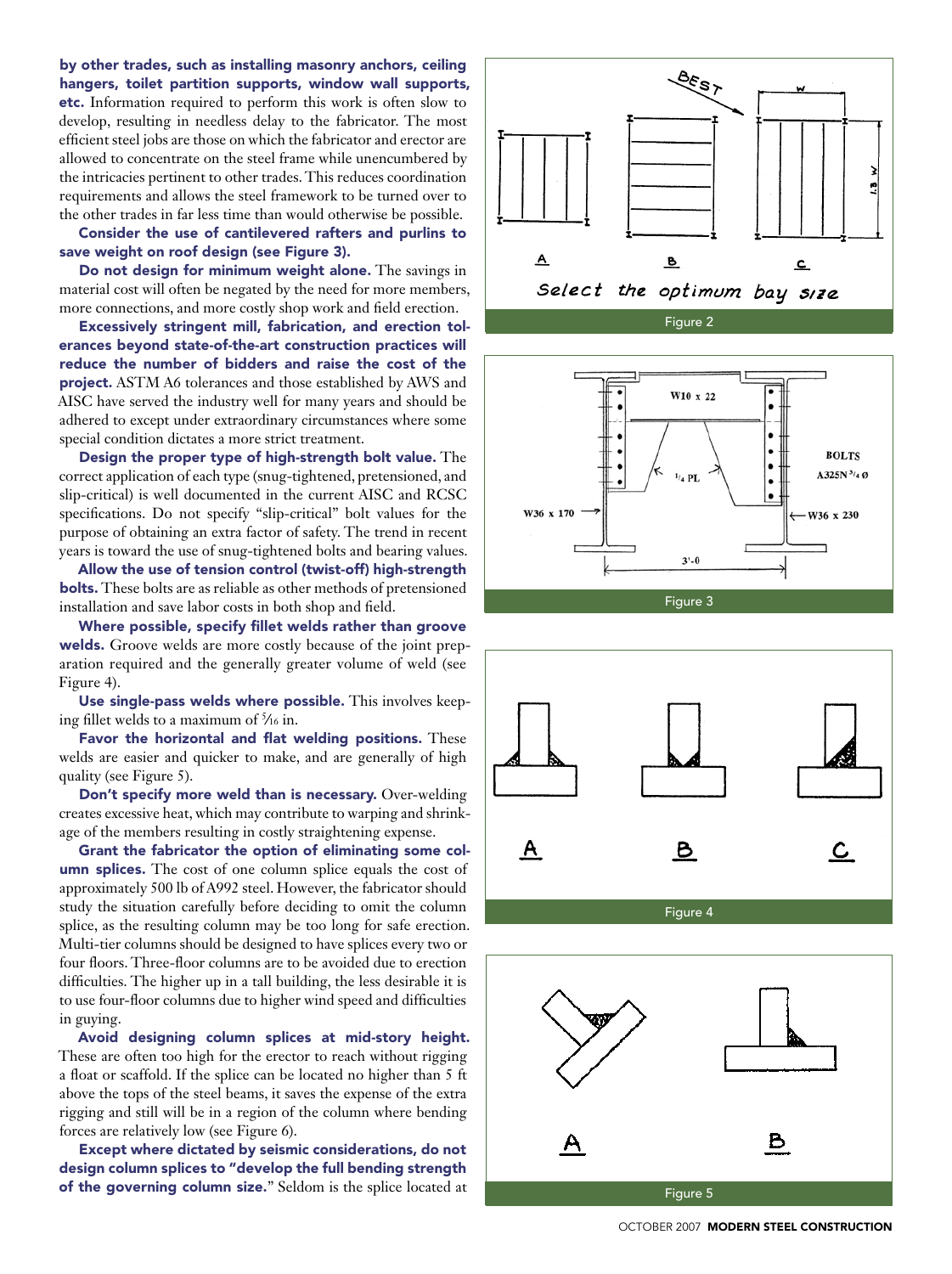

Figure 6





Locate web penetrations at areas of low shear and at mid-depth of beam

Figure 8



the point of maximum bending and seldom do the bending stresses result in a condition that would require a full-strength splice. The column has axial compression stresses. The excess capacity is allotted to bending stresses that occur as compression in one flange and tension in the other. The compression forces are added to each other at one flange while at the other flange the tension force is subtracted from the compression force. Seldom does this other side of the column ever go into tension and almost never into full allowable tension of the magnitude that would require a full-strength splice. Thus, except in high-seismic construction, there often is little justification for requiring a full-strength column splice (see Figure 6).

Consider using a heavier column shaft to eliminate the need for web doubler plates and/or column stiffeners opposite the flanges of moment-connected beams. One pair of stiffeners installed costs approximately the same as 300 lb of A992 steel if the stiffeners are fillet welded. If they are groove welded, the cost skyrockets to the equivalent of 1,000 lb of A992 steel. The cost of one installed doubler plate is about the same as 350 lb of A992 steel (see Figure 7). Considering that for an average twofloor column there could be as many as four pairs of stiffeners and two or more doubler plates, at least 1,900 lb of A992 steel could be sacrificed in order to save the time and expense of making the lighter shaft compliant. For more information, see AISC *Design Guide 13: Wide-Flange Column Stiffening at Moment Connections*.

Avoid designing heavy or awkward members in remote, hard-to-reach portions of the structure. This may eliminate the need for larger, more expensive hoisting equipment.

Reinforce beam-web penetrations only where necessary. It may be less costly to use a beam with a thicker web, to move the opening to a less critical location, or to change the proportions of the opening to something less demanding (see Figure 8). To help in designing web openings, AISC published *Design Guide 2: Design of Steel and Composite Beams with Web Openings*. AISC also offers a software program, Webopen, to help in designing web openings.

Allow the prudent use of oversized holes and slots to facilitate fit-up and erection. They may eliminate or reduce the need for costly reaming of holes or modification of connection parts in the field.

For ordinary structures, do not specify that connection material be of one type to the exclusion of other types. Allow the fabricator to use stock materials to good advantage. However, the fabricator should recognize that certain structural situations require specific types of steel. The designer should identify these special conditions.

Avoid calling for the indiscriminate use of stiffeners. Allow partial-depth stiffeners where applicable. Stiffeners are required to prevent local deformation or to transfer load from one part of a member to another (see Figure 9). If the main members are capable of taking care of themselves, then the cost of stiffeners can be saved.

Avoid odd sections that may not be readily available or which are seldom rolled, since this could result in costly delays. Consult with a fabricator concerning the availability of specific shapes.

In areas subject to snow drift loading, arrange the purlins parallel to the drift and space the purlins closer together as the drift load increases so the same gage roof deck can be used throughout (see Figure 10).

Space floor beams so as to avoid the necessity for shoring during the concrete pour. The cost of shoring is relatively

**MODERN STEEL CONSTRUCTION OCTOBER 2007**